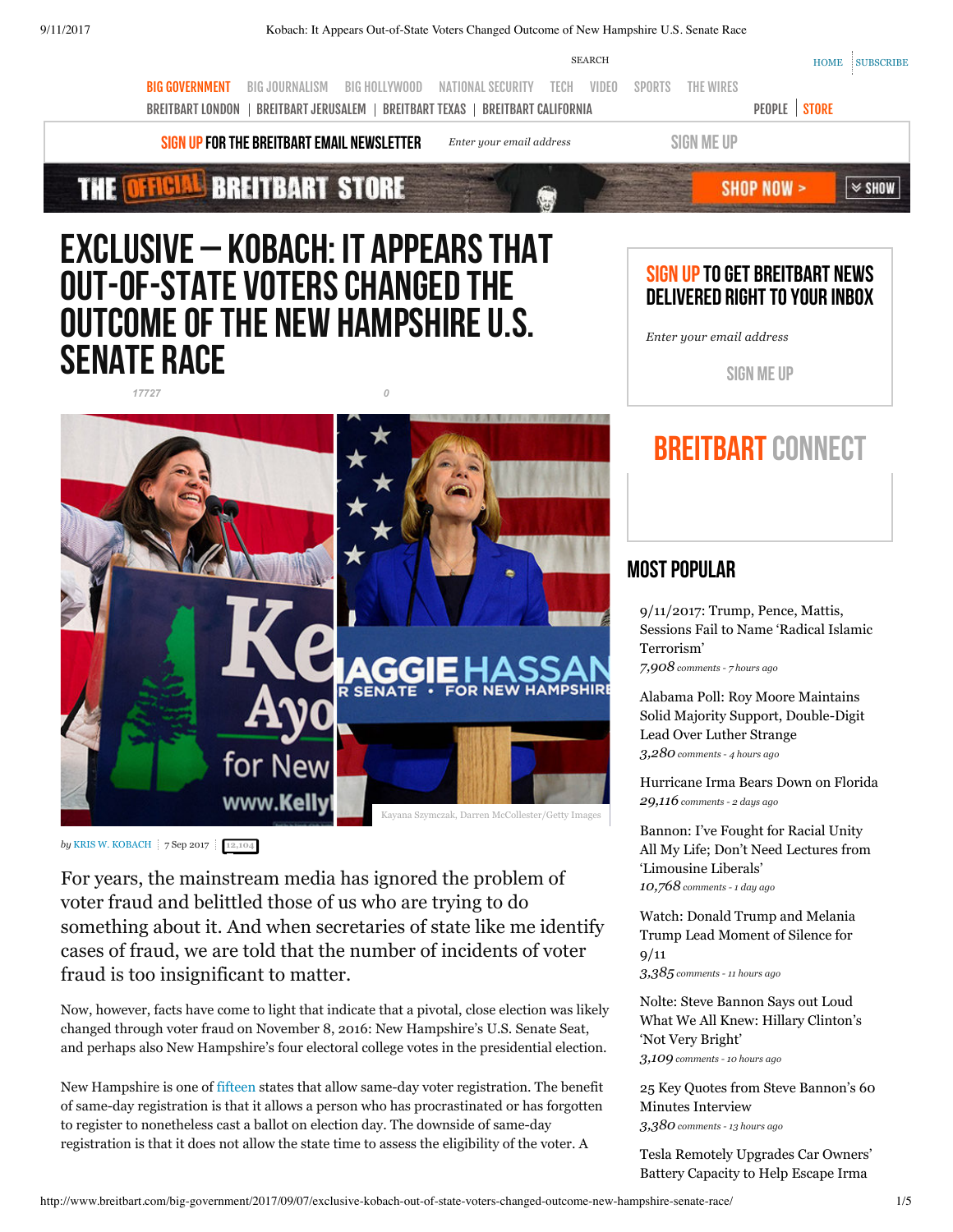volunteer poll worker simply accepts a modicum of identification and takes the voter at his word that he's a U.S. citizen resident of the state who is eligible to vote.

New Hampshire is also a battleground state. Unlike neighboring Massachusetts and Vermont, which reliably vote for the Democrat in presidential elections, New Hampshire can swing either way. It has long been reported, anecdotally, that out-of-staters take advantage of New Hampshire's same-day registration and head to the Granite State to cast fraudulent votes.

### Now there's proof.

According to [statistics](http://www.washingtontimes.com/news/2017/sep/7/voter-fraud-alert-over-5000-new-hampshire-presiden/) released by the Speaker of the New Hampshire House of Representatives, on the date of the general election in November 2016, there were 6,540 same-day registrants who registered to vote in New Hampshire using an *out-of-state* driver's license to prove their identity. In and of itself, that doesn't prove that any fraud occurred – theoretically, each of those individuals could have been someone who recently moved to the State and had not yet had time to get a New Hampshire driver's license. According to New Hampshire law, a new resident has 60 days to obtain a New Hampshire driver's license.

So if those 6,540 voters were *bona fide* New Hampshire residents, they would get their driver's license no later than January 7, 2017. However, the numbers tell a very different story. It turns out that, as of August 30, 2017 – nearly *ten months* after the election – only 1,014 of the 6,540 same-day registrants who registered with an out-of-state license had obtained a New Hampshire driver's license. The other 5,526 individuals never obtained a New Hampshire driver's license. And, of those 5,526, only 213 registered a vehicle in New Hampshire.

So 5,313 of those voters neither obtained a New Hampshire driver's license nor registered a vehicle in New Hampshire. They have not followed the legal requirements for residents regarding driver's licenses, and it appears that they are not actually residing in New Hampshire. It seems that they never were *bona fide* residents of the State.

5,513 is a big number – more than enough to swing two very important elections. The closest major election was the contest between incumbent Republican U.S. Senator Kelly Ayotte and challenger Maggie Hassan (D). Hassan won the election by a razor-thin [margin](http://sos.nh.gov/2016USSGen.aspx?id=8589963690) of 1,017 votes. Those 5,313 fraudulent votes were more than enough to swing the election. If 59.2 percent or more of them went for Hassan, then the election was stolen through voter fraud. That's likely, since the surrounding states are Democrat strongholds.

It's also possible that New Hampshire's four electoral college votes were swung to Hillary Clinton through illegal voting by nonresidents. Clinton won New Hampshire by only 2,732 votes. If 74.8 percent of the 5,513 fraudulent votes were cast for Clinton, then the presidential election in New Hampshire was tipped as well.

If the presidential contest had been closer and had come down to a margin of three or four electoral college votes, then this voter fraud might have had extraordinary consequences. Regardless, in the Senate contest, it is highly likely that voting by nonresidents changed the result.

And that is already having consequences for the nation. If the 52-48 Republican-Democrat balance in the Senate were 53-47, it could change the balance in any number of votes – not the least of which would be the effort to repeal Obamacare.

But the mainstream media will tell us, "Move along, there's nothing to see here."

*Kris W. Kobach is the elected Secretary of State of Kansas. An expert in immigration law and policy, he coauthored the Arizona SB1070 immigration law and represented in federal court the 10 ICE agents who sued to stop Obama's 2012 executive amnesty. In*

*[598](http://www.breitbart.com/tech/2017/09/11/tesla-remotely-upgrades-car-owners-battery-capacity-to-help-escape-irma/#disqus_thread) comments 4 hours ago*

[Another Poll Shows Judge Roy Moore](http://www.breitbart.com/big-government/2017/09/11/another-poll-shows-judge-roy-moore-has-14-point-lead-in-alabama-senate-runoff-but-mcconnells-attacks-endanger-safe-gop-seat/) Has 14 Point Lead in Alabama Senate Runoff, but McConnell's Attacks Endanger Safe GOP Seat *[764](http://www.breitbart.com/big-government/2017/09/11/another-poll-shows-judge-roy-moore-has-14-point-lead-in-alabama-senate-runoff-but-mcconnells-attacks-endanger-safe-gop-seat/#disqus_thread) comments 5 hours ago*

[Christian Parents May Sue School](http://www.breitbart.com/london/2017/09/11/christian-parents-sue-school-six-year-old-change-gender-identity/) Allowing Six-Year-Old to Change 'Gender Identity'

*[1,712](http://www.breitbart.com/london/2017/09/11/christian-parents-sue-school-six-year-old-change-gender-identity/#disqus_thread) comments 14 hours ago*

[Harvey on My Mind](http://www.breitbart.com/podcasts/sonnie-johnson/)

[Brendan O'Neill](http://www.breitbart.com/podcasts/james-delingpole/)

[Gun Rights Groups Pursue](http://www.breitbart.com/podcasts/awr-hawkins/) Victory via Litigation

## FROM THE HOMEPAGE

WashPo: DACA Illegals Needed Because Blacks, [Latinos Can't Do](http://www.breitbart.com/big-government/2017/09/11/washpo-daca-illegals-needed-blacks-latinos-cant-jobs/) the Jobs **[1,094](http://www.breitbart.com/big-government/2017/09/11/washpo-daca-illegals-needed-blacks-latinos-cant-jobs/#disqus_thread)**  *Comments*

[Fake News: NBC](http://www.breitbart.com/big-journalism/2017/09/11/fake-news-nbc-news-botches-russiagate-bombshell/) News Botches Russiagate 'Bombshell' **[250](http://www.breitbart.com/big-journalism/2017/09/11/fake-news-nbc-news-botches-russiagate-bombshell/#disqus_thread)**  *Comments*

[Images of 9/11: A](http://www.breitbart.com/big-government/2016/09/11/images-911-visual-remembrance/) Visual Remembrance **[1,433](http://www.breitbart.com/big-government/2016/09/11/images-911-visual-remembrance/#disqus_thread)**  *Comments*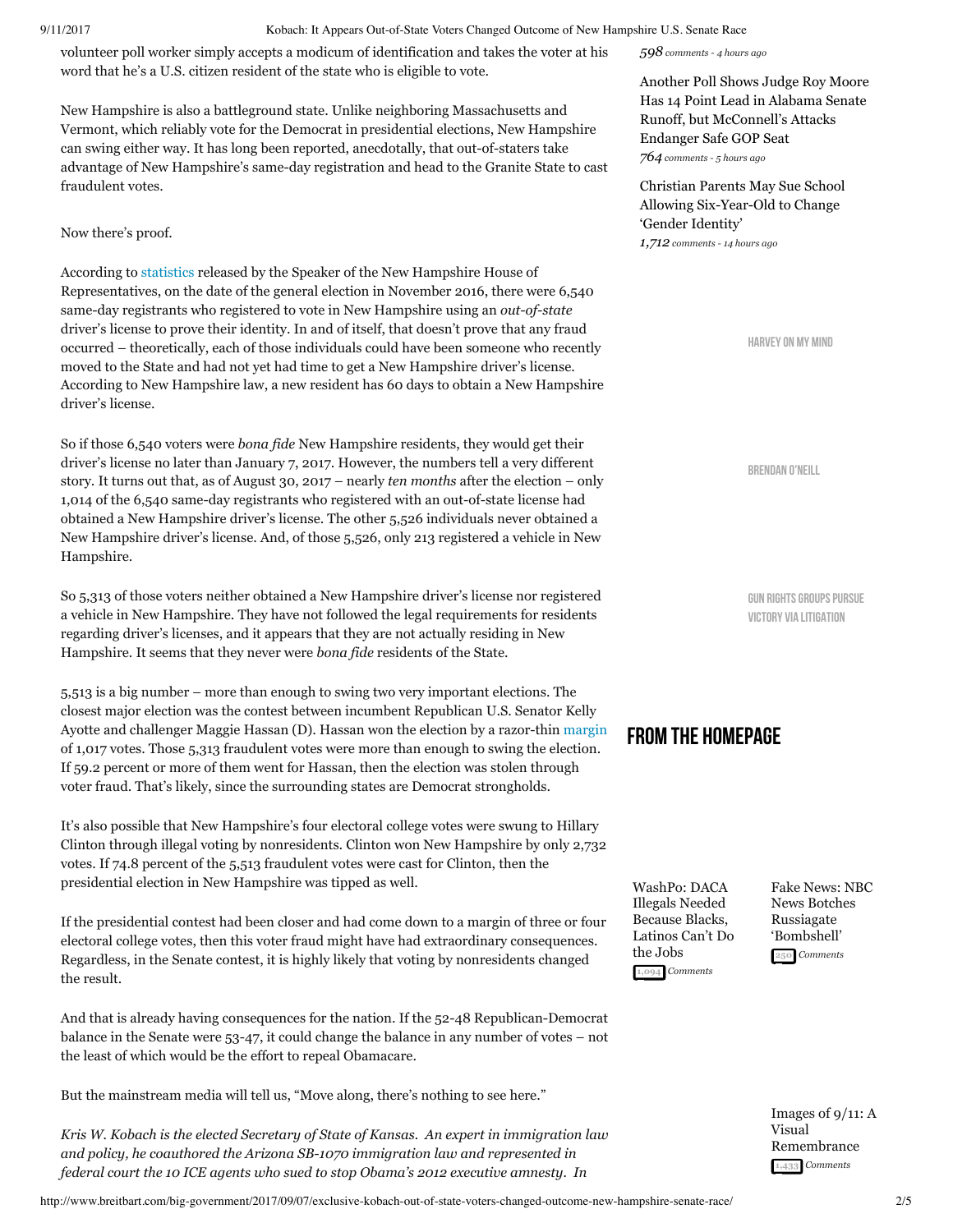*2017 President Trump named him Vice Chairman of the Presidential Commission on Election Integrity. He is currently a candidate for governor of Kansas. His website is kriskobach.com.*

### Read More Stories About:

[2016 Presidential Race](http://www.breitbart.com/2016-presidential-race/), [Big Government,](http://www.breitbart.com/big-government/) [Electoral College,](http://www.breitbart.com/tag/electoral-college/) [Hillary Clinton,](http://www.breitbart.com/tag/hillary-clinton/) [Kelly Ayotte,](http://www.breitbart.com/tag/kelly-ayotte/) [Kris Kobach](http://www.breitbart.com/tag/kris-kobach/), [Maggie Hassan,](http://www.breitbart.com/tag/maggie-hassan/) [New Hampshire,](http://www.breitbart.com/tag/new-hampshire/) [U.S. Senate,](http://www.breitbart.com/tag/u-s-senate/) [Voter Fraud,](http://www.breitbart.com/tag/voter-fraud/) [voter registration](http://www.breitbart.com/tag/voter-registration/)

**We Recommend** [by Taboola](http://popup.taboola.com/en/?template=colorbox&utm_source=breitbartcom&utm_medium=referral&utm_content=ab_thumbs-2r_abp-mode:Bottom%20Main%20Column:)

**[Ann Coulter: We Made Donald %#&@ Trump PRESIDENT What Else Can We Do?](http://www.breitbart.com/big-government/2017/09/06/ann-coulter-made-donald-trump-president-else-can/)  Breitbart**

**[SorosFunded Group to Dems: Attach DACA Amnesty to 'Every Single' Bill Breitbart](http://www.breitbart.com/big-government/2017/09/07/soros-funded-group-to-dems-attach-daca-amnesty-to-every-single-bill/)**

**[Steve Bannon: 'Original Sin' of Team Trump Was Embracing the Establishment](http://www.breitbart.com/big-government/2017/09/10/steve-bannon-original-sin-team-trump-embracing-establishment/)  Breitbart**

**[Hillary Clinton Blames Angry Voters for Defeat; Calls for 'Sacred Resistance' Against](http://www.breitbart.com/big-government/2017/09/09/clinton-blames-angry-voters-defeat-voters-calls-sacred-resistance-trump/) Trump**

**[Rep. Mark Meadows: Senate Likely to Exploit Suffering of Texans to Raise Government](http://www.breitbart.com/radio/2017/09/05/meadows-senate-likely-exploit-suffering-texans-raise-government-spending-limits/) Spending Limits**

**[Report: Robert Mueller Wants to Interview White House Staffers over Trump Tower](http://www.breitbart.com/big-government/2017/09/07/report-robert-mueller-wants-to-interview-white-house-staffers-over-trump-tower-meeting-statement/) Meeting Statement**

**Hillary Clinton Attacks Bernie Sanders in Book for Promising 'Four-Minute Abs'** 

**[Hillary Clinton Purchased \\$1.6 Million Property for Secret Service Next to Her Home](http://www.breitbart.com/big-government/2017/09/11/hillary-clinton-purchased-property-home-election-secret-service/) Before 2016 Election - Breitbart** 

**[SOUR GRAPES: Hillary Clinton Trashes Trump as a 'Deplorable' 'Reality TV Star'](http://www.breitbart.com/big-government/2017/09/10/sour-grapes-hillary-clinton-trashes-trump-deplorable-reality-tv-star/)**

**[Hillary Clinton: Donald Trump's Inauguration Speech a 'Cry From the White Nationalist](http://www.breitbart.com/big-government/2017/09/10/hillary-clinton-donald-trumps-inauguration-speech-a-cry-from-the-white-nationalist-gut/) Gut'**

**[Nolte: Steve Bannon Says out Loud What We All Knew: Hillary Clinton's 'Not Very](http://www.breitbart.com/2016-presidential-race/2017/09/11/nolte-bannon-says-loud-knew-hillary-clintons-not-bright/) Bright'**

**[Frank Gaffney: Trump Asking Congress to Legalize DACA Won't 'Sit Well with a Lot of](http://www.breitbart.com/radio/2017/09/06/gaffney-trump-asking-congress-legalize-daca-wont-sit-well-lot-voters-base-come-2018-elections/) Voters in His Base Come 2018 Elections'**

**[The Nuclear Option: President Trump Displays Constitutional Acumen Breitbart](http://www.breitbart.com/big-government/2017/09/05/nuclear-option-president-trump-displays-constitutional-acumen/)**

Exclusive — Rep. Trent Franks on [9/11 Anniversary:](http://www.breitbart.com/national-security/2017/09/11/exclusive-rep-trent-franks-911-anniversary-america-must-combat-radical-jihadists/) America Must Combat 'Radical Jihadists' **[42](http://www.breitbart.com/national-security/2017/09/11/exclusive-rep-trent-franks-911-anniversary-america-must-combat-radical-jihadists/#disqus_thread)**  *Comments*

Photos: Designer [Celebrates Vaginas](http://www.breitbart.com/big-hollywood/2017/09/11/designer-celebrates-vaginas-new-york-fashion-week/) at New York Fashion Week **[369](http://www.breitbart.com/big-hollywood/2017/09/11/designer-celebrates-vaginas-new-york-fashion-week/#disqus_thread)**  *Comments*

Solid Majority Support, Double-Digit Lead Over Luther Strange **[2,964](http://www.breitbart.com/big-government/2017/09/11/alabama-poll-roy-moore-maintains-solid-majority-support-double-digit-lead-over-luther-strange/#disqus_thread)**  *Comments*

[Alabama Poll: Roy](http://www.breitbart.com/big-government/2017/09/11/alabama-poll-roy-moore-maintains-solid-majority-support-double-digit-lead-over-luther-strange/) Moore Maintains

Censorship, [Appeals Algorithm](http://www.breitbart.com/tech/2017/09/11/report-youtubes-censorship-appeals-algorithm-is-killing-content-creators/) Is Killing Content Creators **[32](http://www.breitbart.com/tech/2017/09/11/report-youtubes-censorship-appeals-algorithm-is-killing-content-creators/#disqus_thread)**  *Comments*

Report: YouTube's

[Colin Kaepernick's](http://www.breitbart.com/sports/2017/09/11/colin-kaepernicks-foundation-gives-100000-to-fund-illegal-alien-activists/) Foundation Gives \$100,000 to Fund Illegal Alien Activists **[237](http://www.breitbart.com/sports/2017/09/11/colin-kaepernicks-foundation-gives-100000-to-fund-illegal-alien-activists/#disqus_thread)**  *Comments*

Lawsuit Claims Saudi Arabia [Funded 'Dry Run'](http://www.breitbart.com/national-security/2017/09/11/lawsuit-saudi-arabia-funded-operation-before-911/) Operation Before 9/11 **[210](http://www.breitbart.com/national-security/2017/09/11/lawsuit-saudi-arabia-funded-operation-before-911/#disqus_thread)**  *Comments*

[Hurricane Irma](http://www.breitbart.com/big-government/2017/09/09/hurricane-irma-bears-florida/) Bears Down on Florida **[29,112](http://www.breitbart.com/big-government/2017/09/09/hurricane-irma-bears-florida/#disqus_thread)**  *Comments*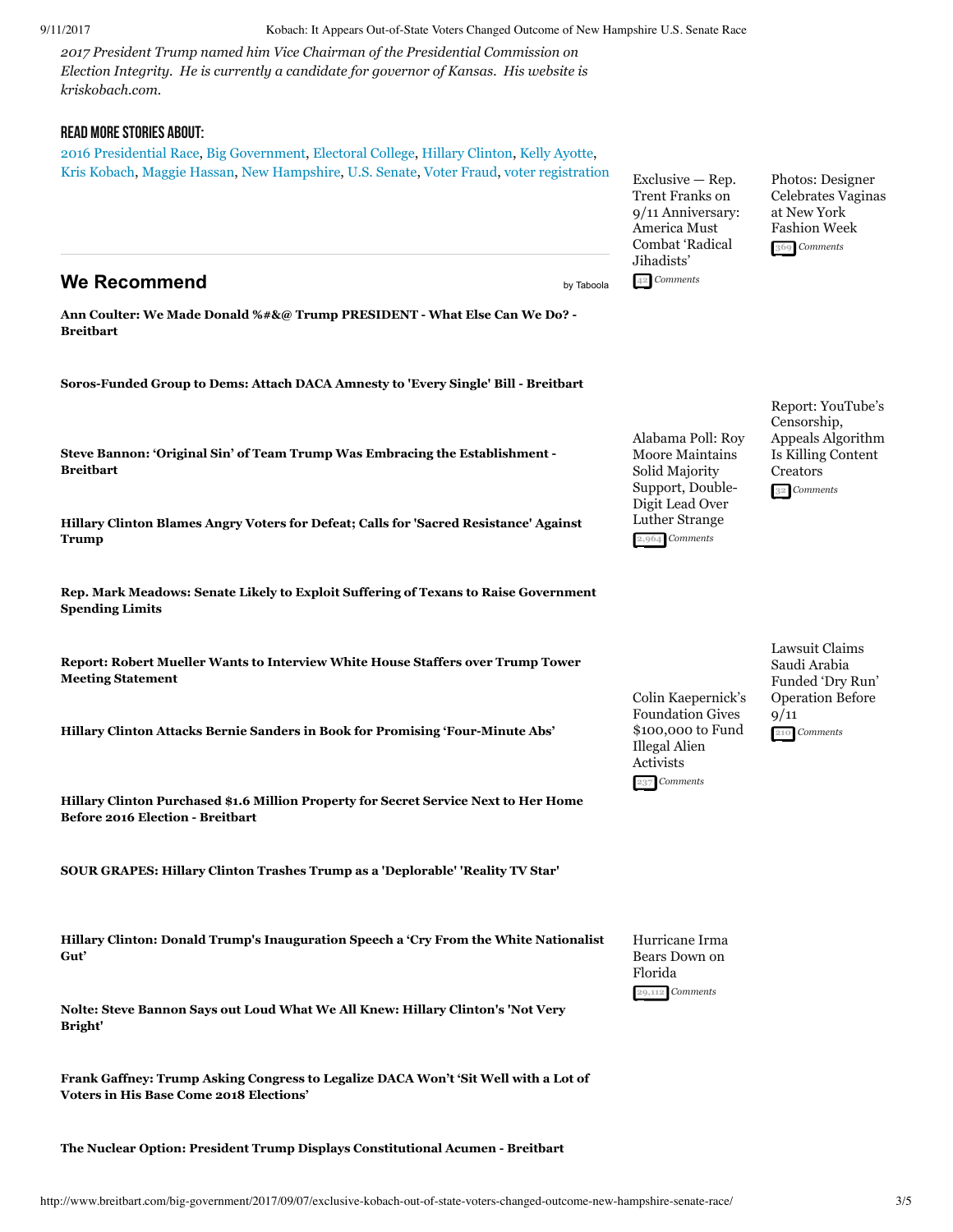**[Less than Half of French Are Optimistic About the Future](http://www.breitbart.com/london/2017/09/05/less-half-french-optimistic-future/)**

**[Ninth Circuit Delivers Trump Admin. a Setback on Travel Ban Executive Order Before](http://www.breitbart.com/big-government/2017/09/10/ninth-circuit-setback-travel-ban-before-supreme-court-hearing/) Supreme Court Hearing - Breitbart** 

**[The Climate Change Lobby Is Complicit In America's Unpreparedness for Natural](http://www.breitbart.com/big-government/2017/09/06/climate-change-lobby-left-america-unprepared-natural-disasters/) Disasters**

**[Steve Bannon: Gary Cohn Should Have Resigned over Charlottesville](http://www.breitbart.com/big-government/2017/09/07/steve-bannon-gary-cohn-should-have-resigned-over-charlottesville/)**

Facebook: Accounts from Russia bought ads during US campaign - Breitbart

[9/11/2017: Trump,](http://www.breitbart.com/jerusalem/2017/09/11/9112017-trump-pence-mattis-sessions-fail-to-name-radical-islamic-terrorism/) Pence, Mattis, Sessions Fail to Name 'Radical Islamic Terrorism' **[7,765](http://www.breitbart.com/jerusalem/2017/09/11/9112017-trump-pence-mattis-sessions-fail-to-name-radical-islamic-terrorism/#disqus_thread)**  *Comments*

P.S. DO YOU WANT MORE ARTICLES LIKE THIS ONE DELIVERED RIGHT TO YOUR INBOX? SIGN UP FOR THE DAILY BREITBART NEWSLETTER.

*Enter your email address*

YES, SIGN ME UP!

<span id="page-3-0"></span>Comment count on this article reflects comments made on Breitbart.com and Facebook. Visit [Breitbart's Facebook Page](https://www.facebook.com/Breitbart).

Another Poll Shows Judge Roy Moore Has 14 Point Lead in Alabama Senate Runoff, but McConnell's [Attacks Endanger](http://www.breitbart.com/big-government/2017/09/11/another-poll-shows-judge-roy-moore-has-14-point-lead-in-alabama-senate-runoff-but-mcconnells-attacks-endanger-safe-gop-seat/) Safe GOP Seat **[761](http://www.breitbart.com/big-government/2017/09/11/another-poll-shows-judge-roy-moore-has-14-point-lead-in-alabama-senate-runoff-but-mcconnells-attacks-endanger-safe-gop-seat/#disqus_thread)**  *Comments*

**Copyright © 2017 Breitbart**

#### EXPLORE BREITBART CONNECT

**[ADVERTISE WITH US](http://www.breitbart.com/advertise-with-us/) [Big Journalism](http://www.breitbart.com/big-journalism/) [Big Hollywood](http://www.breitbart.com/big-hollywood/) [Big Government](http://www.breitbart.com/big-government/) [The Conversation](http://www.breitbart.com/blog/) The Conversation The Conversation** 

**[Jerusalem](http://www.breitbart.com/jerusalem/) [Texas](http://www.breitbart.com/texas/) [London](http://www.breitbart.com/london/)**

**[Privacy Policy](http://www.breitbart.com/privacy-policy/) [Terms of Use](http://www.breitbart.com/terms-of-use/)**

**[Facebook](https://www.facebook.com/Breitbart) [Twitter](https://twitter.com/BreitbartNews) [RSS](http://feeds.feedburner.com/breitbart)**